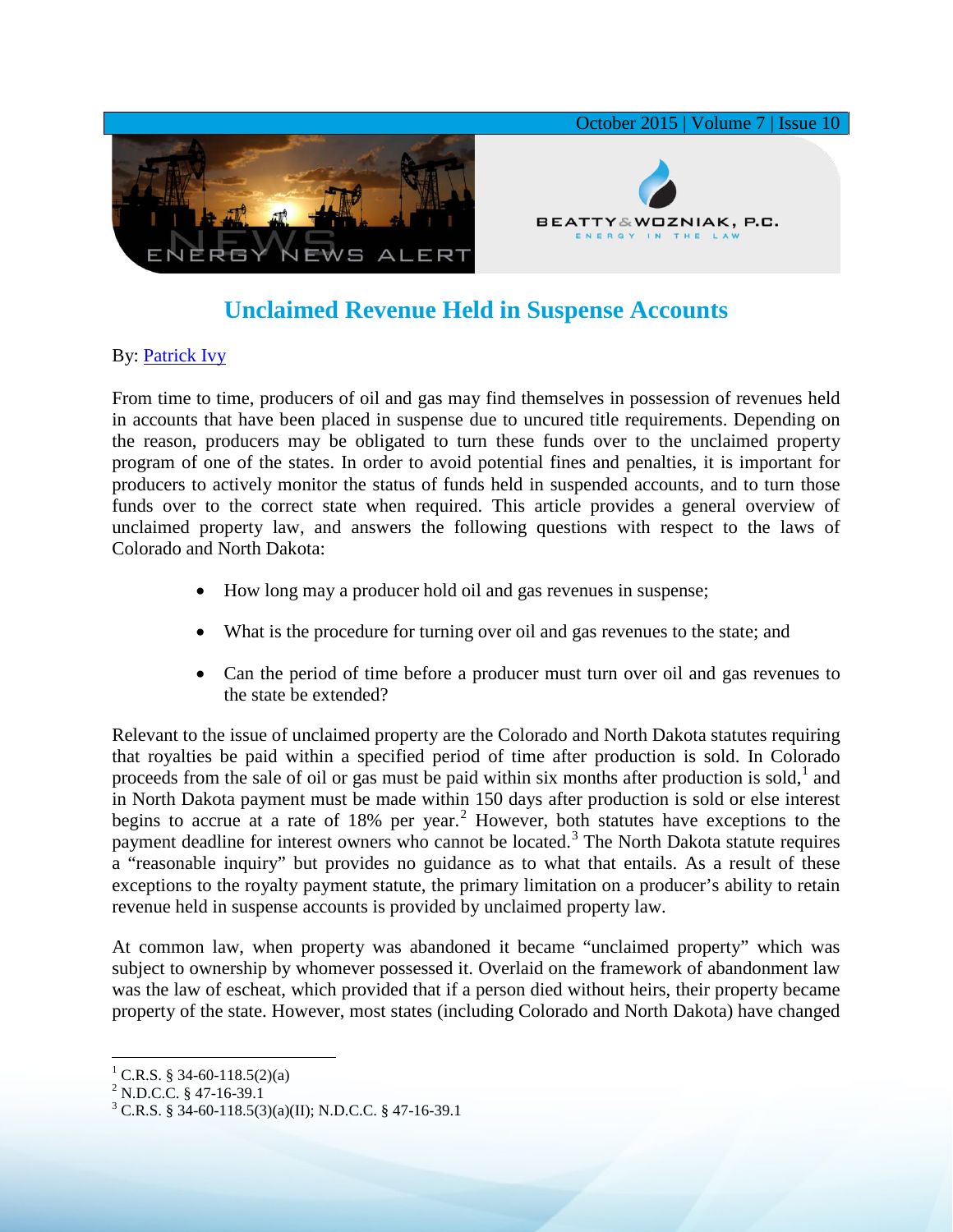the common law by adopting a version of the Uniform Unclaimed Property Act (the "UPA").<sup>[4](#page-1-0)</sup> In general, unclaimed intangible property (e.g., money held in suspense accounts) no longer simply becomes the property of the person holding it, nor does it escheat to the state. Instead the UPA prescribes that after a specified period of time the holders of such property must turn it over to the state which then acts as a custodian of the property for the missing owners in perpetuity. According to the National Association of Unclaimed Property Administrators, states currently hold about \$41.7 billion worth of unclaimed property waiting to be returned to its owners.<sup>[5](#page-1-1)</sup> Most states maintain a website for their unclaimed property program which provides both a means by which owners may search for property held in their name,<sup> $6$ </sup> and guidance for businesses reporting unclaimed property.<sup>[7](#page-1-3)</sup>

How long may a producer hold oil and gas revenues in suspense? Under the UPA, the period of time a producer may hold unclaimed revenue after it has become payable usually depends on the state of the owner's last-known address (other rules apply if the address or identity of the owner is unknown).<sup>[8](#page-1-4)</sup> For owners whose last-known address is in Colorado, the dormancy period is five years, and for North Dakota the period is three years.<sup>[9](#page-1-5)</sup> Once the dormancy period lapses, the money is presumed abandoned. $10$ 

What is the procedure for turning over oil and gas revenues to the state? By November 1 of each year, every holder of abandoned property must file a report with the administrator of the applicable state's unclaimed property program identifying any abandoned property held.<sup>[11](#page-1-7)</sup> At the time the report is filed, the holder must turn the property over to the administrator.<sup>[12](#page-1-8)</sup> With the administrator's permission, a holder may choose to turn over property before the dormancy period expires.[13](#page-1-9) The laws of Colorado and North Dakota protect a holder from liability for turning over property if the holder complies with the UPA in good faith.<sup>[14](#page-1-10)</sup>

Not more than 120 days before turning the property over, a holder must conduct "due diligence" by sending notice to the last-known address of the owner.<sup>[15](#page-1-11)</sup> A holder is required to maintain records identifying the owner and their last known address for five years after property becomes reportable in Colorado, and ten years after it becomes reportable in North Dakota.<sup>[16](#page-1-12)</sup> The website maintained by the Colorado Department of the Treasury to assist holders with reporting compliance emphasizes the importance of maintaining adequate records.<sup>[17](#page-1-13)</sup>

<span id="page-1-0"></span><sup>&</sup>lt;sup>4</sup> See C.R.S. § 38-13-101 et seq.; N.D.C.C. § 47-30.1-01 et seq.<br><sup>5</sup> http://www.naupa.org/what/<br><sup>6</sup> See, e.g., https://www.colorado.gov/apps/treasury/ucp/claims/index.faces

<span id="page-1-2"></span><span id="page-1-1"></span>

<sup>&</sup>lt;sup>6</sup> See, e.g., https://www.colorado.gov/apps/treasury/ucp/claims/index.faces<br>
<sup>7</sup> See, e.g., http://www.colorado.gov/treasury/gcp/holderrep.html<br>
<sup>8</sup> C.R.S. § 38-13-103; N.D.C.C. § 47-30.1-02<br>
<sup>10</sup> Id.<br>
<sup>11</sup> C.R.S. § 38-1

<span id="page-1-3"></span>

<span id="page-1-6"></span><span id="page-1-5"></span><span id="page-1-4"></span>

<span id="page-1-7"></span>

<span id="page-1-8"></span>

<span id="page-1-9"></span>

<span id="page-1-10"></span>

<span id="page-1-11"></span>

<span id="page-1-12"></span>

<span id="page-1-13"></span>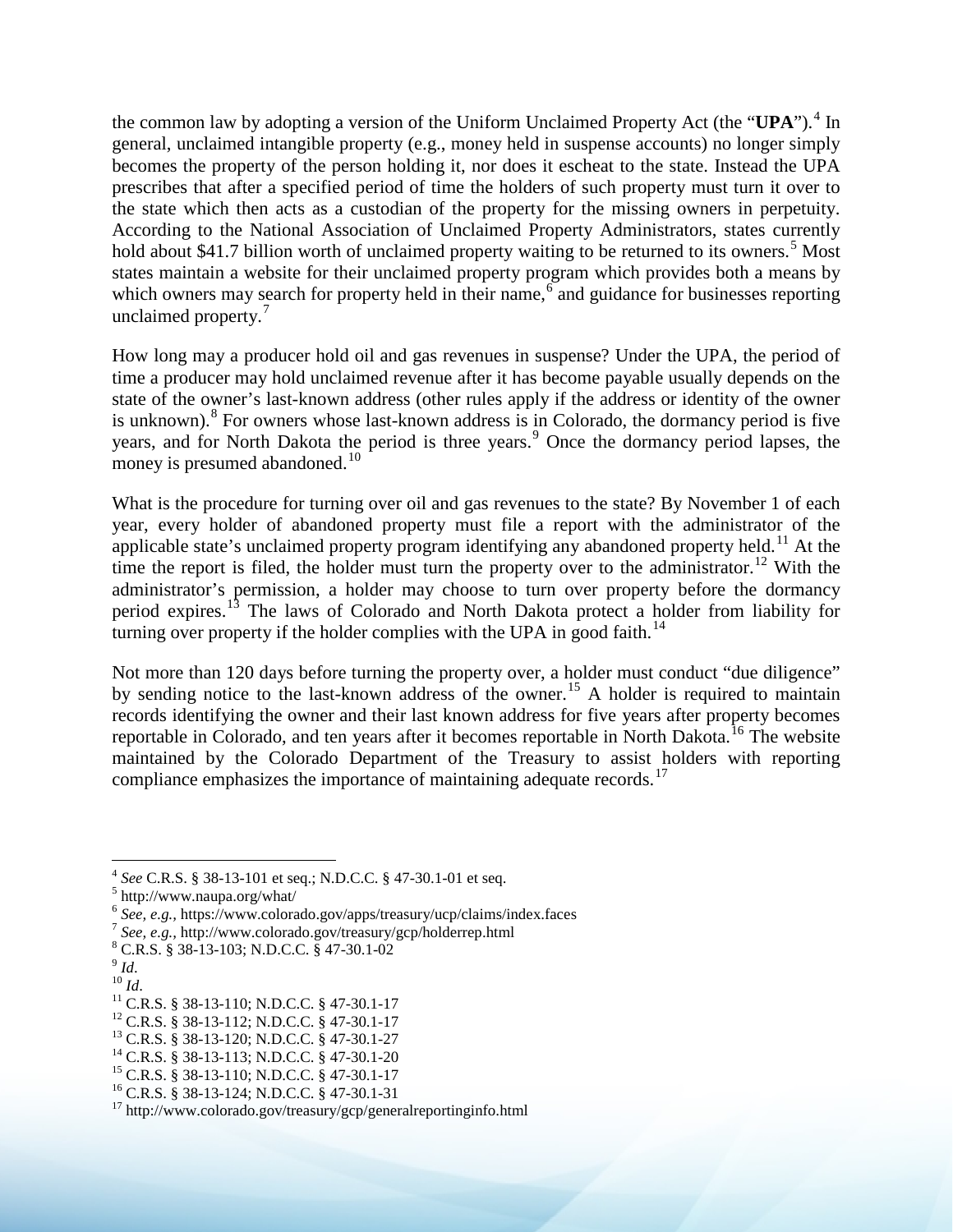Can a producer extend or toll the dormancy period? Based on our reading of the versions of the UPA in effect in Colorado and North Dakota, property that is not "unclaimed" or "payable" is not presumed abandoned. However, after limited review we have not found any cases, regulations or other guidance as to the meaning of those terms. An important consideration bearing upon whether property is "unclaimed" is likely to be whether the records of the holder reflect any owner-initiated activity during the dormancy period.<sup>[18](#page-2-0)</sup> One can speculate that revenue owned by known individuals but held in suspense pending satisfaction of curative measures like probating an estate may not be "unclaimed" if the owner is in contact with the holder. Representatives of the Colorado Department of the Treasury have indicated in telephone conversations that, ultimately, determining whether property is unclaimed is a fact-dependent inquiry, and that generalizations are difficult because an account may be suspended for many different reasons. Representatives of the Department further indicated that they sometimes assist companies with auditing their records to identify unclaimed property.

The versions of the UPA in effect in North Dakota and Colorado provide for potentially large civil penalties or even criminal sanctions for failing to file required reports or failing to turn over abandoned property.[19](#page-2-1) Colorado provides a safe harbor for business having gross receipts of less than \$500,000 which act in good faith, but it is unlikely that a producer would have receipts below that dollar limit. An older article discussing unclaimed property laws indicates that some states have voluntary compliance programs, provide amnesty to first-time filers, or will only seek to enforce penalties when confronted with evidence of a holder's willful failure to comply with the state's  $UPA<sup>20</sup>$  $UPA<sup>20</sup>$  $UPA<sup>20</sup>$ 

The website maintained by the Colorado Department of Treasury provides some guidance as to what the Department expects from holders of unclaimed property. The following statements appear on the website:

> Note: Good faith compliance requires that you have a reasonable understanding of what unclaimed property is, and that you conduct an appropriate review of the records as a basis for determining that you have no unclaimed property to report. It is not enough to "guess" that you have no unclaimed property. The Unclaimed Property Act provides for interest and penalties for noncompliance. [[21\]](#page-2-3)

Also:

Good faith compliance requires you to review your records annually to identify any unclaimed property. $[22]$  $[22]$  $[22]$ 

<span id="page-2-0"></span><sup>&</sup>lt;sup>18</sup> Presumptions of Abandonment., Unif. Unclaimed Property Act 1995 § 2<sup>19</sup> C.R.S. § 38-13-127; N.D.C.C. § 47-30.1-34

<span id="page-2-1"></span>

<span id="page-2-2"></span><sup>&</sup>lt;sup>20</sup> Paula Smith, *Unclaimed Property Statutes and the Management of Production Proceeds*, 44 Rocky Mt. Min. L. Inst. 18 (1998)

<span id="page-2-4"></span><span id="page-2-3"></span><sup>&</sup>lt;sup>21</sup> http://www.colorado.gov/treasury/gcp/ifunclaimedisnew.html<br><sup>22</sup> http://www.colorado.gov/treasury/gcp/generalreportinginfo.html